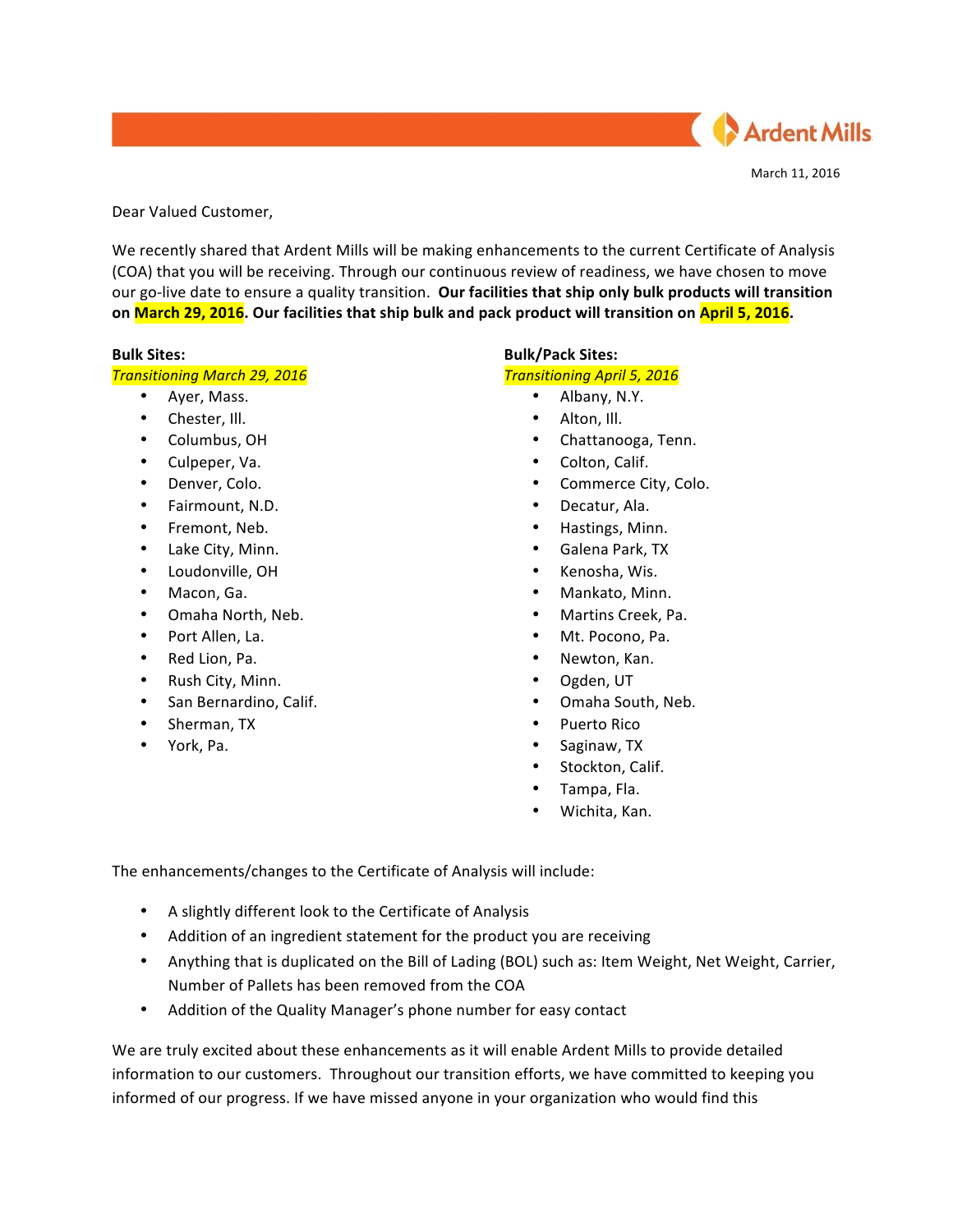information useful, please feel free to forward this communication to them. In the meantime, if you have any questions please contact the Quality Manager listed on the COA for more information.

Lastly, we have updated the Ardent Mills Customer Care Center site to provide an example of the COA that you will be receiving. You can access the site titled "Customer Center for One Ardent Mills Operating Environment Project" by visiting the downloads section of www.ardentmills.com. The direct link can be found at: http://www.ardentmills.com/one-ardent.html.

Thank you for your continued business.

## **Ron Burke**

Senior Director Food Safety, Quality and Regulatory **Ardent Mills**